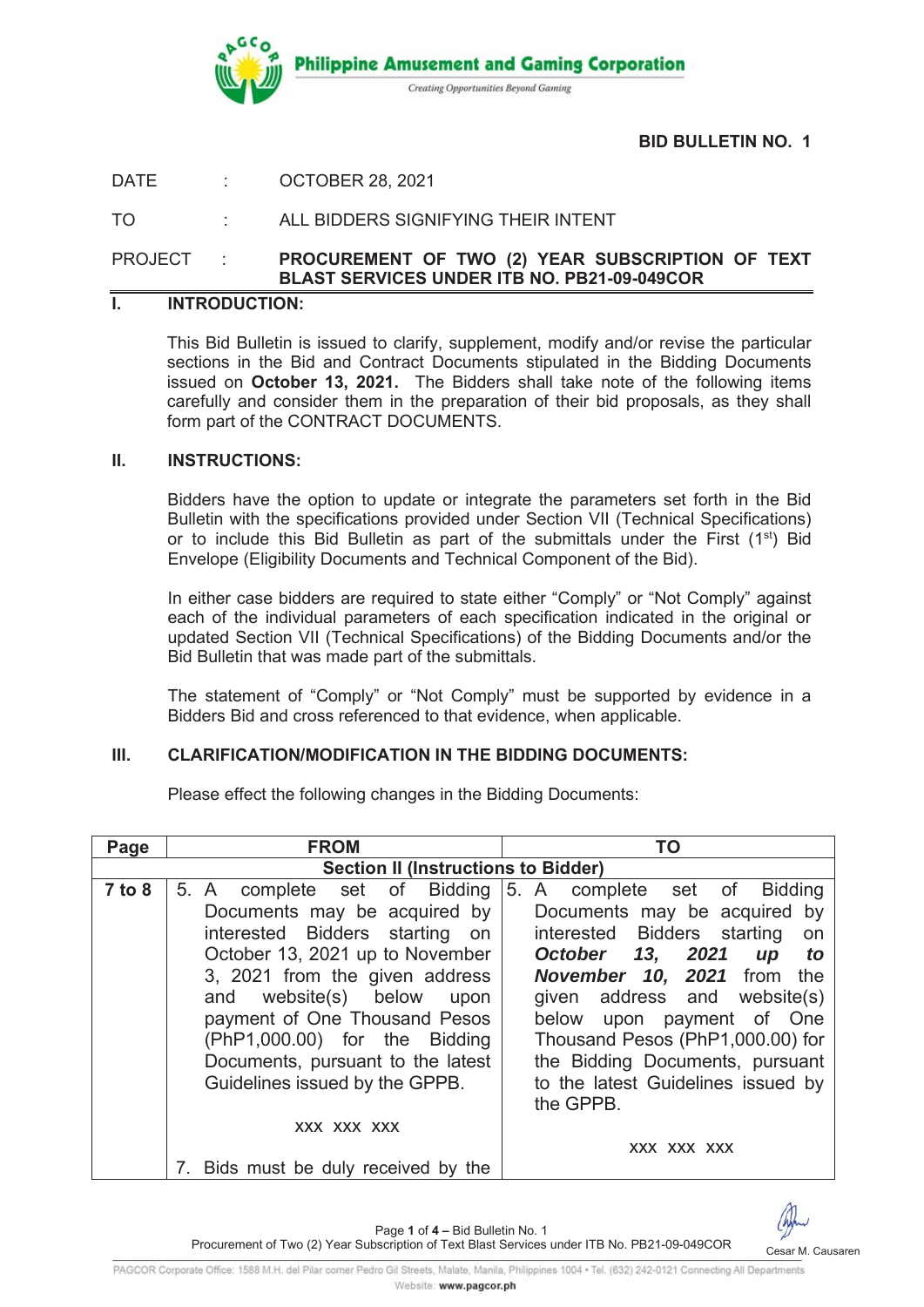| BAC Secretariat through manual                                                                                                                                                                                                                                                                                                                                                             | 7. Bids must be duly received by the                                                                                                                                                                                                                                                                                                                                                                                                   |
|--------------------------------------------------------------------------------------------------------------------------------------------------------------------------------------------------------------------------------------------------------------------------------------------------------------------------------------------------------------------------------------------|----------------------------------------------------------------------------------------------------------------------------------------------------------------------------------------------------------------------------------------------------------------------------------------------------------------------------------------------------------------------------------------------------------------------------------------|
| submission on or before November                                                                                                                                                                                                                                                                                                                                                           | BAC Secretariat through manual                                                                                                                                                                                                                                                                                                                                                                                                         |
| 3, 2021, Wednesday, 10:15AM, at                                                                                                                                                                                                                                                                                                                                                            | submission on or before <b>November</b>                                                                                                                                                                                                                                                                                                                                                                                                |
| the Corporate Lounge, 6 <sup>th</sup> Floor,                                                                                                                                                                                                                                                                                                                                               | 10, 2021, Wednesday, 9:45AM, at                                                                                                                                                                                                                                                                                                                                                                                                        |
| PAGCOR Executive Office, New                                                                                                                                                                                                                                                                                                                                                               | the Corporate Lounge, 6th Floor,                                                                                                                                                                                                                                                                                                                                                                                                       |
| Coast Hotel Manila, #1588 MH Del                                                                                                                                                                                                                                                                                                                                                           | <b>PAGCOR Executive Office, New</b>                                                                                                                                                                                                                                                                                                                                                                                                    |
| Pilar cor. Pedro Gil Sts., Malate,                                                                                                                                                                                                                                                                                                                                                         | Coast Hotel Manila, #1588 MH Del                                                                                                                                                                                                                                                                                                                                                                                                       |
| Manila. Late bids shall not be                                                                                                                                                                                                                                                                                                                                                             | Pilar cor. Pedro Gil Sts., Malate,                                                                                                                                                                                                                                                                                                                                                                                                     |
| accepted.                                                                                                                                                                                                                                                                                                                                                                                  | <b>Manila.</b> Late bids shall not be                                                                                                                                                                                                                                                                                                                                                                                                  |
| XXX XXX XXX                                                                                                                                                                                                                                                                                                                                                                                | accepted.                                                                                                                                                                                                                                                                                                                                                                                                                              |
| 9. Bid opening shall be on November 3,<br>2021, Wednesday,<br>10:15AM<br>onwards at the Corporate Lounge,<br>Floor, PAGCOR Executive<br>6 <sup>th</sup><br>Office, New Coast Hotel Manila,<br>#1588 MH Del Pilar cor. Pedro Gil<br>Sts., Malate, Manila. Bids will be<br>opened in the presence of the<br>bidders' representatives<br>who<br>choose to attend the activity.<br>XXX XXX XXX | XXX XXX XXX<br>9. Bid opening shall be on <b>November</b><br>10, 2021, Wednesday, 9:45AM<br>the<br>onwards at<br><b>Corporate</b><br>6th Floor, PAGCOR<br>Lounge,<br><b>Executive Office, New Coast</b><br>Hotel Manila, #1588 MH Del Pilar<br>cor. Pedro Gil Sts., Malate,<br><b>Manila</b> . Bids will be opened in the<br>of<br>the<br>bidders'<br>presence<br>representatives who choose to<br>attend the activity.<br>XXX XXX XXX |

| <b>PAGE</b>    | <b>SECTION VII. TECHNICAL SPECIFICATIONS*</b><br><b>SECTION IX - BID FORM (SERVICE CONTRACT)**</b>    |                                                                                                                   | Please indicate whether<br>"Comply" or "Not Comply"<br><b>Bidders should likewise</b><br>indicate the "BRAND" to be<br>offered<br>(For Section VII. Technical<br><b>Specifications only)</b> |                             |
|----------------|-------------------------------------------------------------------------------------------------------|-------------------------------------------------------------------------------------------------------------------|----------------------------------------------------------------------------------------------------------------------------------------------------------------------------------------------|-----------------------------|
| 24 to<br>$25*$ | <b>FROM</b>                                                                                           | TO                                                                                                                | <b>Statement</b><br>οf                                                                                                                                                                       | <b>Brand</b><br><b>Name</b> |
|                |                                                                                                       |                                                                                                                   | <b>Compliance</b>                                                                                                                                                                            |                             |
| 40**           | Blast<br>Service<br>Text<br>Provider must provide<br>two (2) accounts of Plan<br>20K on each account. | Text<br>Blast<br>Service<br>Provider must provide<br>two (2) accounts of Plan<br>20K on each account.             |                                                                                                                                                                                              |                             |
|                |                                                                                                       | Each plan 20K must<br>have at least 70,000<br><b>SMS</b><br>consumable                                            |                                                                                                                                                                                              |                             |
|                |                                                                                                       | allowance per month<br><b>Must be able to support</b><br>messaging service<br>than<br>(more<br>160<br>characters) |                                                                                                                                                                                              |                             |

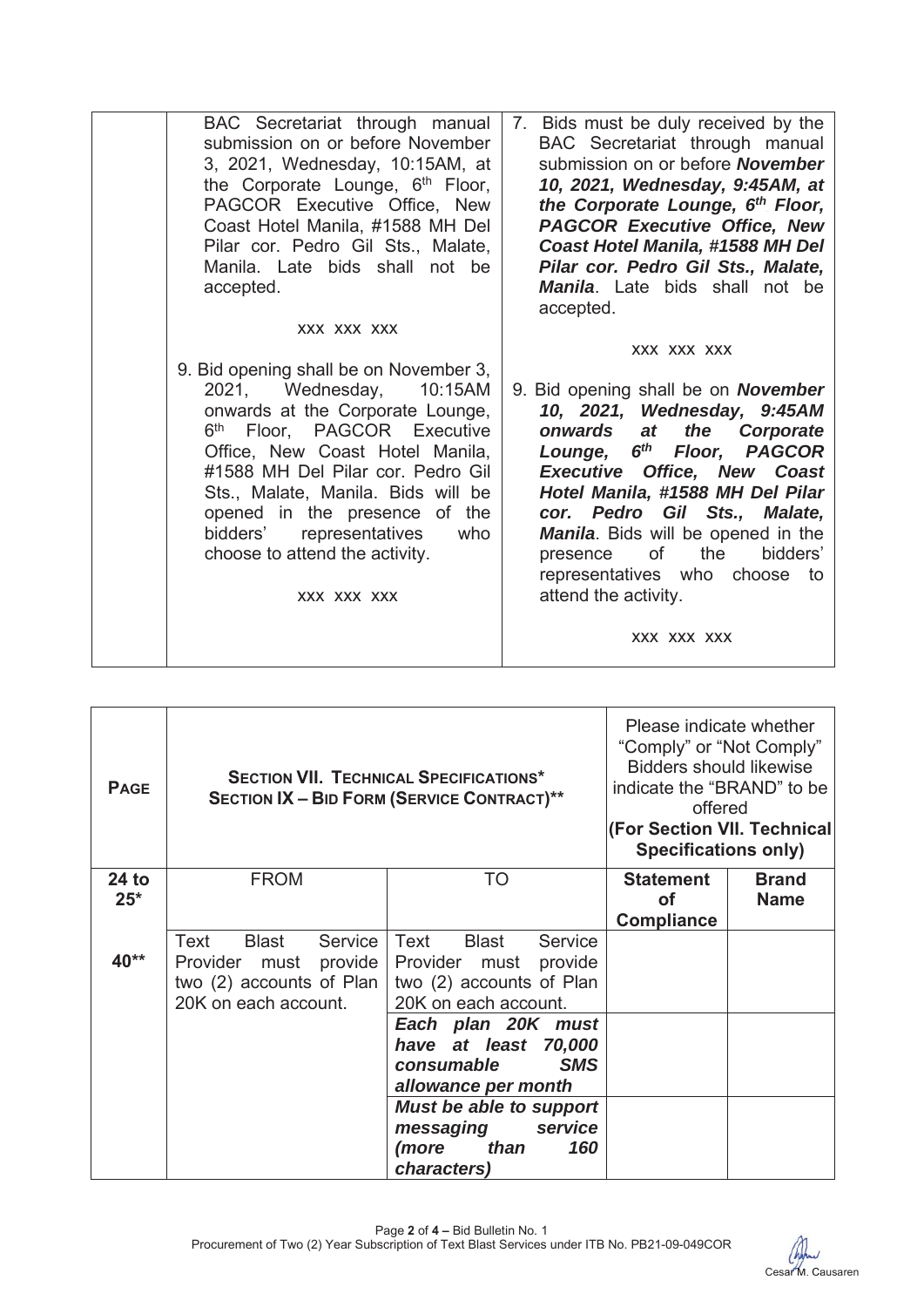| Text Blast facility can                                   | Text Blast facility can                                   |
|-----------------------------------------------------------|-----------------------------------------------------------|
| messages within<br>send                                   | messages within<br>send                                   |
| prescribed<br>period<br>the                               | prescribed<br>period<br>the                               |
| (within 1 hour).                                          | (within 1 hour).                                          |
| Must have a web-based<br>SMS Messaging Panel.             | Must have a web-based<br>SMS Messaging Panel.             |
| Must be able to create                                    | Must be able to create                                    |
| admin account and sub-                                    | admin account and sub-                                    |
| user accounts.                                            | user accounts.                                            |
| Each Text Blast account                                   | Each Text Blast account                                   |
| must be capable of the                                    | must be capable of the                                    |
| following:                                                | following:                                                |
| Can accommodate at                                        | Can accommodate at<br>$\bullet$                           |
| least (10) users to                                       | least (10) users to                                       |
| web-based<br>access                                       | web-based<br>access                                       |
| service at the same                                       | service at the same                                       |
| time                                                      | time                                                      |
| Has<br>Built-in<br>a<br>$\bullet$                         | Has<br><b>Built-in</b><br>$\bullet$<br>a                  |
| character counter                                         | character counter                                         |
| Must accept data in<br>$\bullet$<br>(csv) and text format | Must accept data in<br>$\bullet$<br>(csv) and text format |
| Accept customizable<br>$\bullet$                          | Accept customizable<br>$\bullet$                          |
| directory of recipients                                   | directory of recipients                                   |
| Can take upload up to<br>$\bullet$                        | Can take upload up to                                     |
| 1Mb of single file data                                   | 1Mb of single file data                                   |
| quickly                                                   | quickly                                                   |
| Must have provisions<br>$\bullet$                         | Must have provisions<br>$\bullet$                         |
| for at least one (1)                                      | for at least one (1)                                      |
| Sender IDs / Masking                                      | Sender IDs / Masking                                      |
| on each account.                                          | on each account.                                          |
| Create<br>pre-defined  <br>$\bullet$                      | Create<br>pre-defined<br>$\bullet$                        |
| of<br>templates                                           | templates<br>οf                                           |
| messages                                                  | messages                                                  |
| <b>SMS</b><br>Can<br>send<br>$\bullet$<br>Nationwide.     | Can<br><b>SMS</b><br>send<br>Nationwide.                  |
| View summary reports                                      | View summary reports                                      |
| of                                                        | οf                                                        |
| all <b>SMS</b> transactions                               | all <b>SMS</b> transactions                               |
| (# of messages sent                                       | (# of messages sent                                       |
| per month; # of failed                                    | per month; # of failed                                    |
| messages; cellphone                                       | messages; cellphone                                       |
| numbers with failed                                       | numbers with failed                                       |
| messages)                                                 | messages)                                                 |
| Service must be able<br>$\bullet$<br>to broadcast to all  | Service must be able<br>to broadcast to all               |
| local mobile network                                      | local mobile network                                      |
| Phonebook can<br>be<br>$\bullet$                          | Phonebook can<br>be                                       |
| updated, added and                                        | updated, added and                                        |
| deleted anytime                                           | deleted anytime                                           |
| Phonebook<br>be <sub>1</sub><br>can<br>$\bullet$          | Phonebook<br>can<br>be<br>$\bullet$                       |
| imported<br>either                                        | imported<br>either                                        |